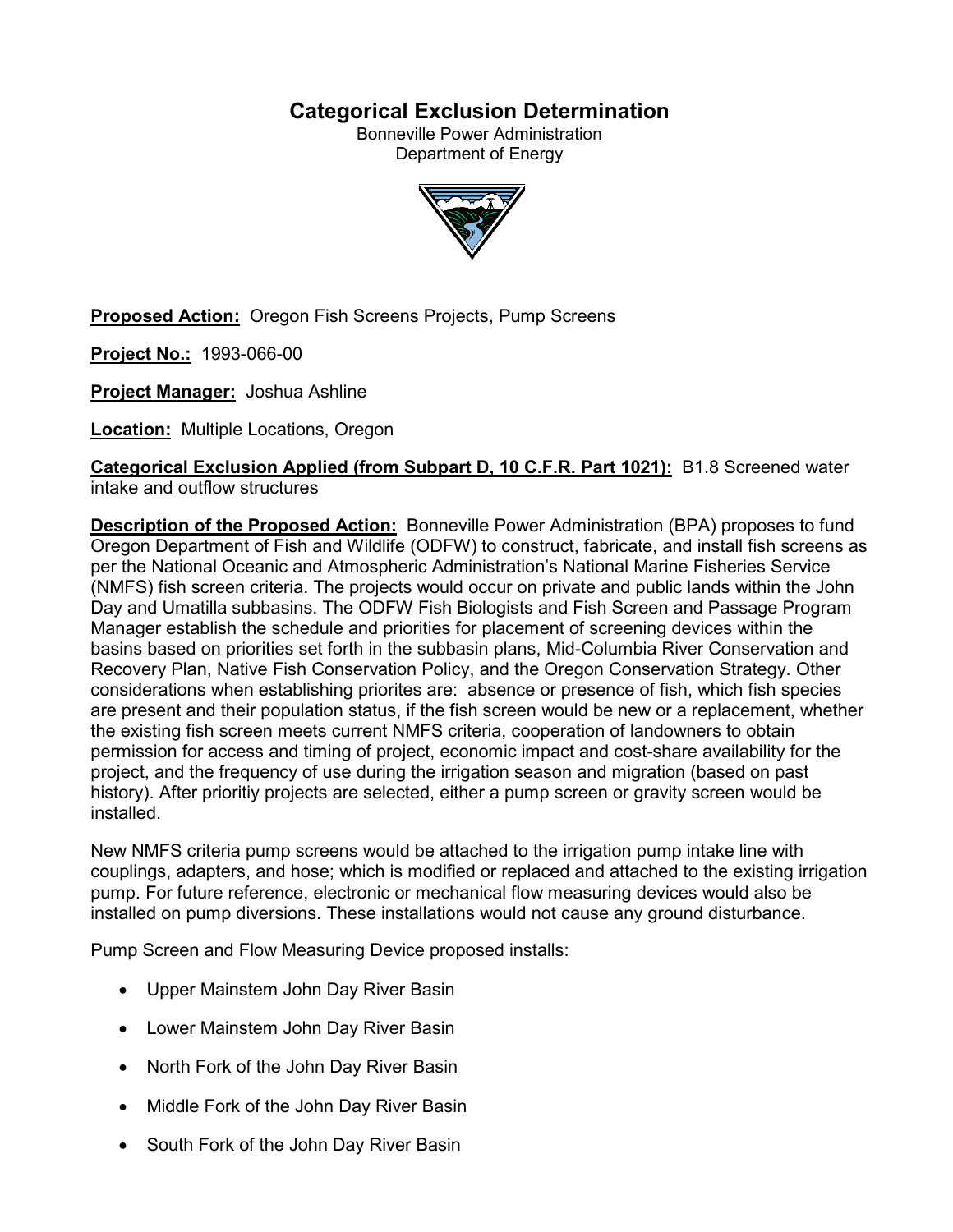• Umatilla River Basin

Funding the proposed activities fulfills commitments under the 2020 NMFS Columbia River System Biological Opinion (2020 NMFS CRS BiOp). These proposed activities also fulfill commitments specified in the 2020 U.S. Fish and Wildlife Service Columbia River System BiOp (2020 FWS CRS BiOp). These actions support ongoing efforts to mitigate for effects of the FCRPS on ESA-listed fish and wildlife in the mainstem Columbia River and its tributaries pursuant to the Pacific Northwest Electric Power Planning and Coservation Act of 1980 (Northwest Power Act) (16 U.S.C. (USC) 839 et seq.).

**Findings:** In accordance with Section 1021.410(b) of the Department of Energy's (DOE) National Environmental Policy Act (NEPA) Regulations (57 FR 15144, Apr. 24, 1992, as amended at 61 FR 36221-36243, Jul. 9, 1996; 61 FR 64608, Dec. 6, 1996, 76 FR 63764, Nov. 14, 2011), BPA has determined that the proposed action:

- 1) fits within a class of actions listed in Appendix B of 10 CFR 1021, Subpart D (see attached Environmental Checklist);
- 2) does not present any extraordinary circumstances that may affect the significance of the environmental effects of the proposal; and
- 3) has not been segmented to meet the definition of a categorical exclusion.

Based on these determinations, BPA finds that the proposed action is categorically excluded from further NFPA review

*/s/ Catherine Clark* Catherine Clark Contract Environmental Protection Specialist Motus Recruiting and Staffing, Inc.

Reviewed by:

*/s/ Chad Hamel* Chad Hamel Supervisory Environmental Protection Specialist

Concur:

*/s/ Sarah T. Biegel May 12, 2022* Sarah T. Biegel Date NEPA Compliance Officer

Attachment(s): Environmental Checklist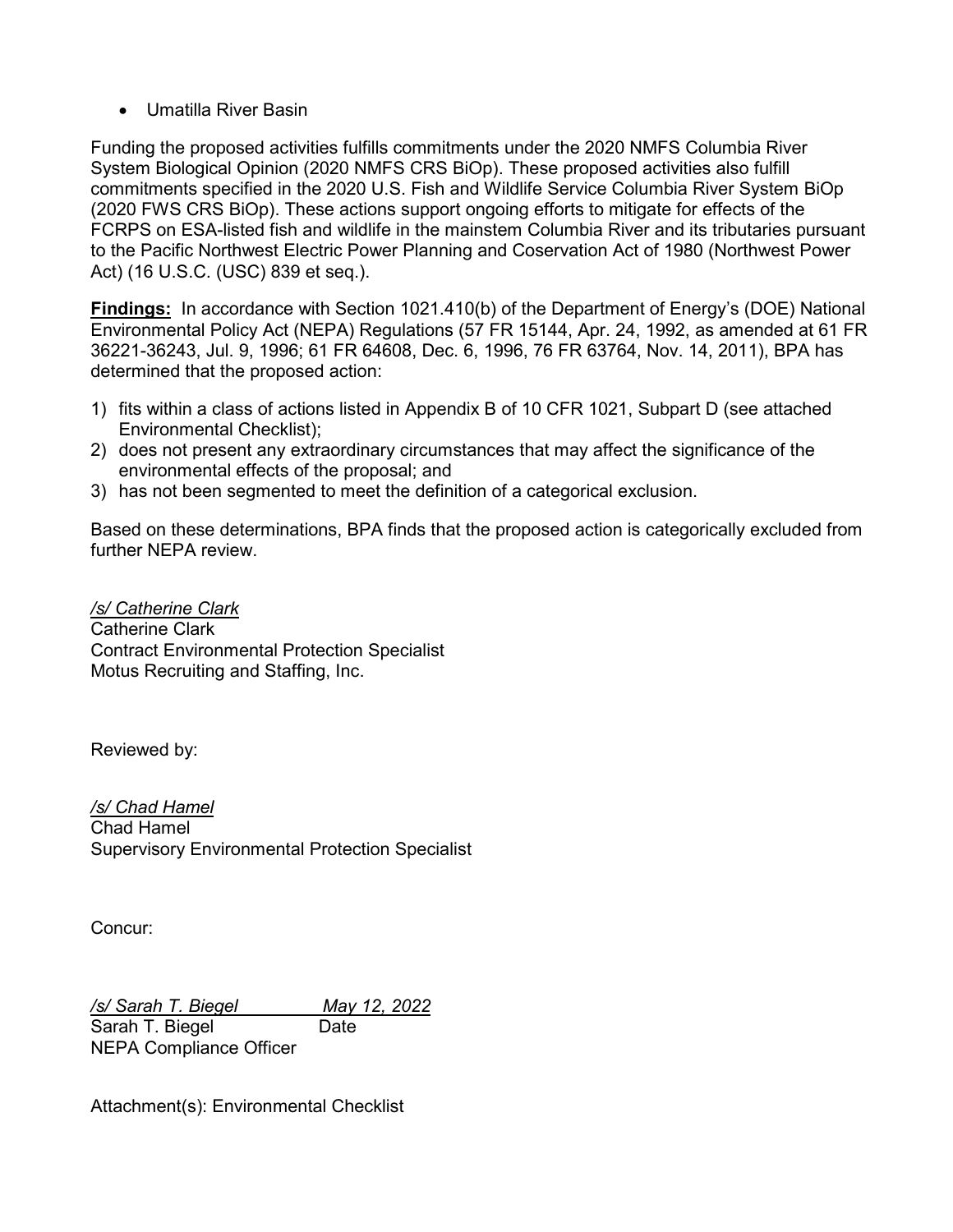# **Categorical Exclusion Environmental Checklist**

This checklist documents environmental considerations for the proposed project and explains why the project would not have the potential to cause significant impacts on environmentally sensitive resources and would meet other integral elements of the applied categorical exclusion.

# **Proposed Action:** Oregon Fish Screens Projects, Pump Screens

# **Project Site Description**

These projects would occur within irrigation ditches on public and private lands within the John Day and Umatilla subbasins.

# **Evaluation of Potential Impacts to Environmental Resources**

## **1. Historic and Cultural Resources**

Potential for Significance: No

Explanation: Installation of pump screens would be occurring on existing pumps and there would be no ground disturbance to install screens; thus, BPA determined that there would be no potential to effect historic or cultural resources.

## **2. Geology and Soils**

Potential for Significance: No

Explanation: Installation of pump screens on existing structures. No new ground disturbance is being proposed.

#### **3. Plants (including Federal/state special-status species and habitats)**

Potential for Significance: No

Explanation: Installation of pump screens on existing structures using existing access points. No soil disturbance or disturbance of vegetation including Endangered Species Act (ESA) listed plants.

## **4. Wildlife (including Federal/state special-status species and habitats)**

Potential for Significance: No

Explanation: Minor, temporary displacement of wildlife due to noise and human presence from implementation activities could occur. No long-term effect on wildlife or their habitat.

## **5. Water Bodies, Floodplains, and Fish (including Federal/state special-status species, ESUs, and habitats)**

Potential for Significance: No

Explanation: Actions would have no effect or be classified as low risk to species according to the current biological opinions issued by the U.S. Fish and Wildlife Service (FWS) and NMFS on the effects of Bonneville's Habitat Improvement Program. No ground disturbance.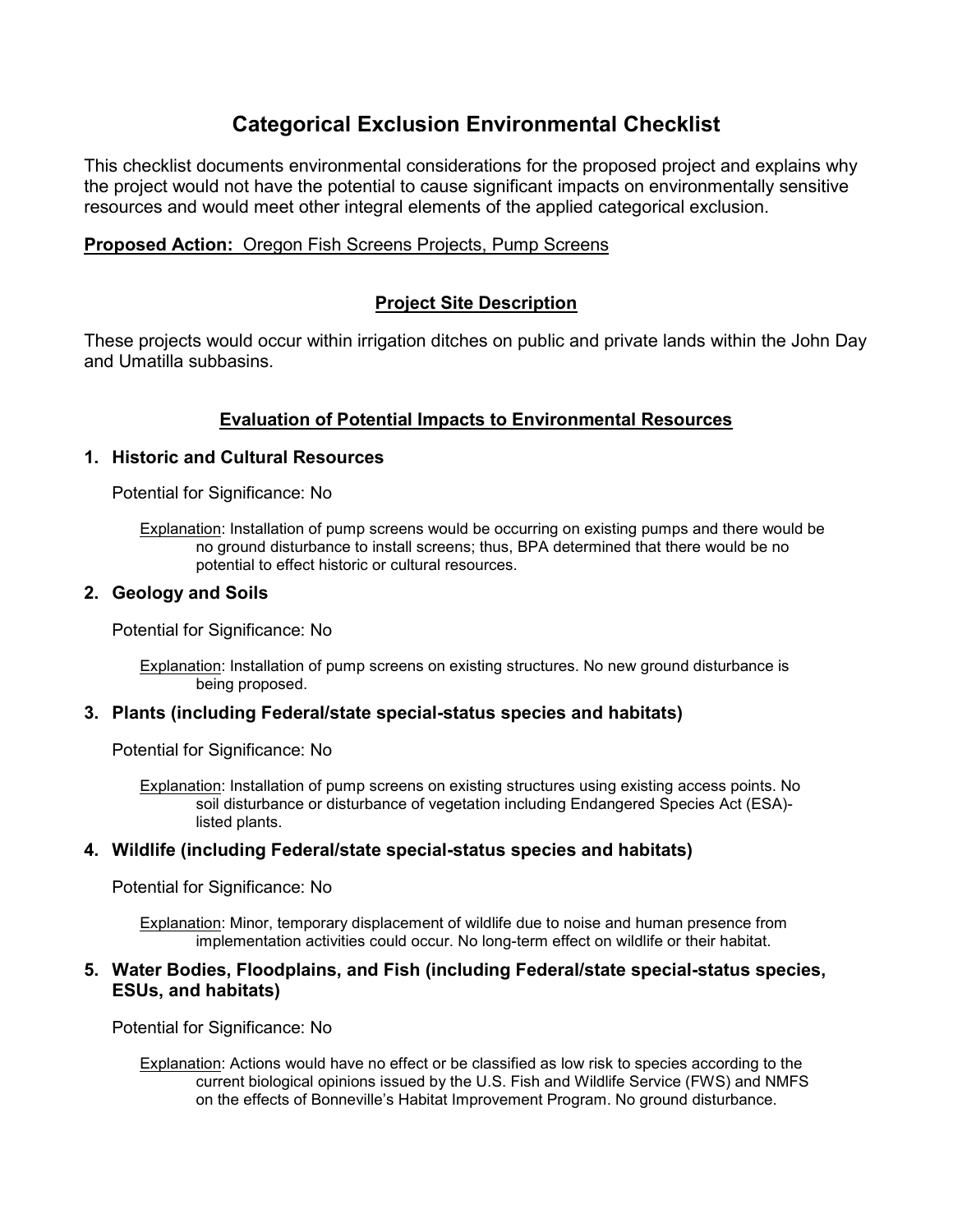## **6. Wetlands**

Potential for Significance: No

**Explanation: No impacts to wetlands. No ground disturbance.** 

#### **7. Groundwater and Aquifers**

Potential for Significance: No

**Explanation: No impact to groundwater or aquifers.** 

## **8. Land Use and Specially-Designated Areas**

Potential for Significance: No

Explanation: No change to land use.

## **9. Visual Quality**

Potential for Significance: No

Explanation: Minor, temporary changes to visual quality could occur in the immediate project areas due to equipment on the immediate project area.

#### **10. Air Quality**

Potential for Significance: No

Explanation: Minor, temporary generation of emissions associated with increased vehicular traffic would occur during project activities.

## **11. Noise**

Potential for Significance: No

Explanation: Minor and temporary intermittent noise would occur during implementation.

#### **12. Human Health and Safety**

Potential for Significance: No

Explanation: No known hazardous materials in the project areas.

## **Evaluation of Other Integral Elements**

The proposed project would also meet conditions that are integral elements of the categorical exclusion. The project would not:

**Threaten a violation of applicable statutory, regulatory, or permit requirements for environment, safety, and health, or similar requirements of DOE or Executive Orders.**

Explanation: N/A